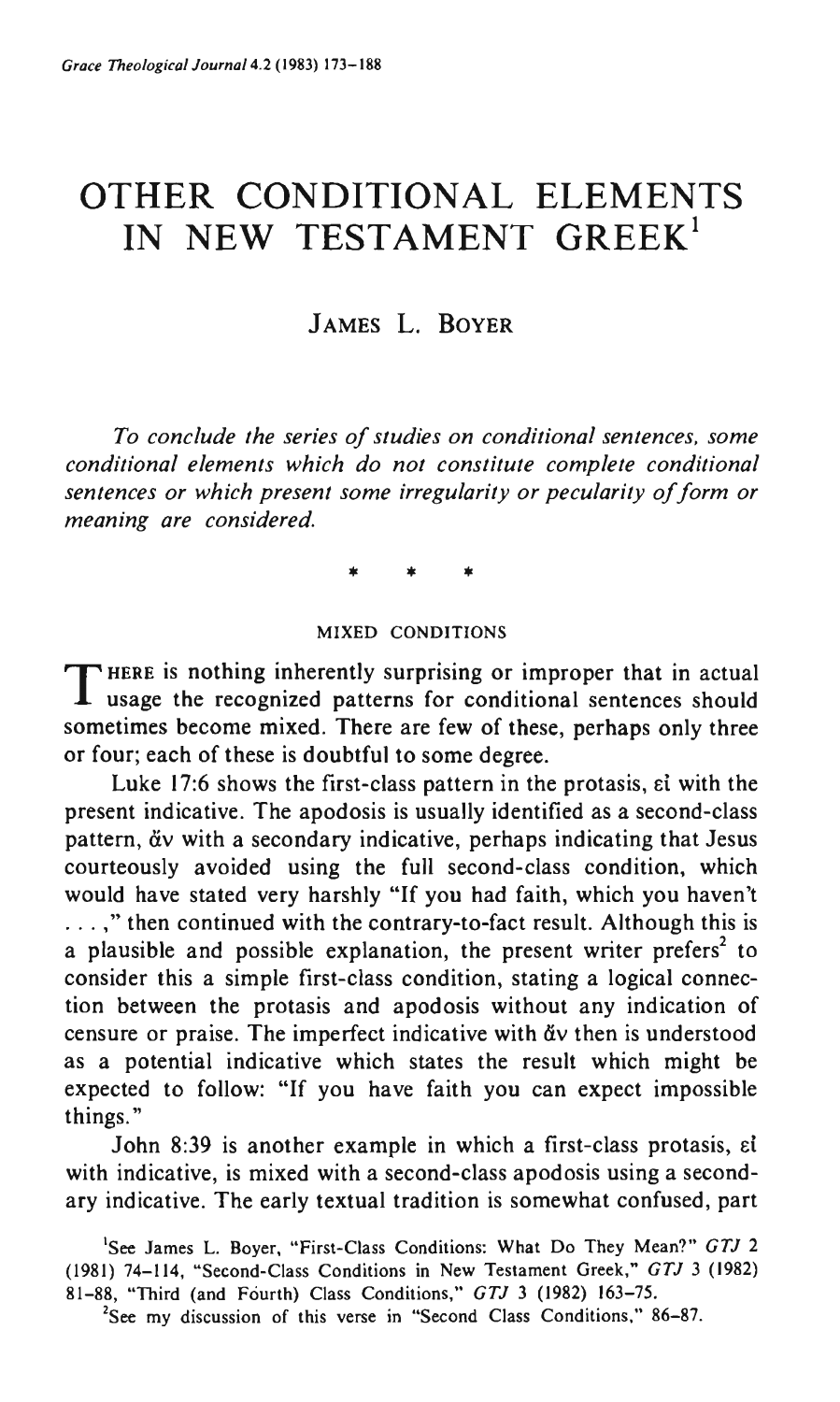of it supporting a first-class apodosis. If the imperfect  $\epsilon$   $\bar{\epsilon}$  rote is accepted, with or without the particle  $\ddot{\alpha}v$ , it clearly is a second-class apodosis. In this instance the explanations suggested for the previous example will hardly work; a courteous softening of the rebuke can hardly be applicable in the light of the following verses, and the apodosis is not easily understood as a potential indicative. Rather, it seems better to understand that when Jesus said, "If you are Abraham's seed" (first-class), he was not rendering or implying a judgment of their spiritual relationship, but he was letting that judgment proceed from their own conscience when they compared their actions to those of their father.

Acts 8:31 has  $\frac{2}{1}$  with the future indicative in the protasis, which may be taken as a first-class condition since the mood is indicative, or as a third-class since the particle is  $\&\&\alpha$  and since future indicatives frequently function as subjunctives in NT Greek.<sup>3</sup> On the other hand, the apodosis shows an optative verb with  ${\rm div}$ , which on the surface suggests a fourth-class condition. However, on second look the apodosis can also be a rhetorical question involving a potential optative ("How could I, if someone doesn't teach me?"--the obvious answer is "Of course I can't. ... "). Thus it is a proper construction for a first-class condition. In view of the virtual non-existence of fourth-class conditions in NT Greek, the latter option is preferable.

Acts 24:19 is a fourth-class protasis,  $\epsilon i$  with the optative, and possibly a second-class apodosis, a secondary indicative verb. The situation is complicated by the formal court setting (perhaps explaining the rare use of the optative) and the emotionally charged atmosphere (evidenced by the broken construction), as well as by the structure which makes the apodosis a subordinate clause of the sentence. This last factor makes the identification of the apodosis as contrary to fact uncertain; it could be the normal tense structure of the relative clause.

Not to be cited as examples of mixed conditions are Acts **II:** 17 and 1 Cor 7:28. Acts 11:17 is clearly a first-class condition with an apodosis in the form of a rhetorical question using a potential imperfect indicative. I Cor 7:28 (two examples) shows a future or third-class condition. The aorist in the apodosis is not improper, since it expresses the situation at that future time: "You will be in a position at that time of 'not having sinned.' $14$ 

3Cf. A. T. Robertson, *A Grammar of the Greek New Testament in the Light of Historical Research* (Nashville: Broad man, 1934) 924-25; J. H. Moulton, *A Grammar of New Testament Greek. Vol.* 1: *Prolegomena* (Edinburgh: T. & T. Clark, 1906) 149. Another illustration of this ambivalence is the use of the future indicative in  $i$ va clauses (15 examples).

4Cf. Boyer, "Third (and Fourth) Class Conditions."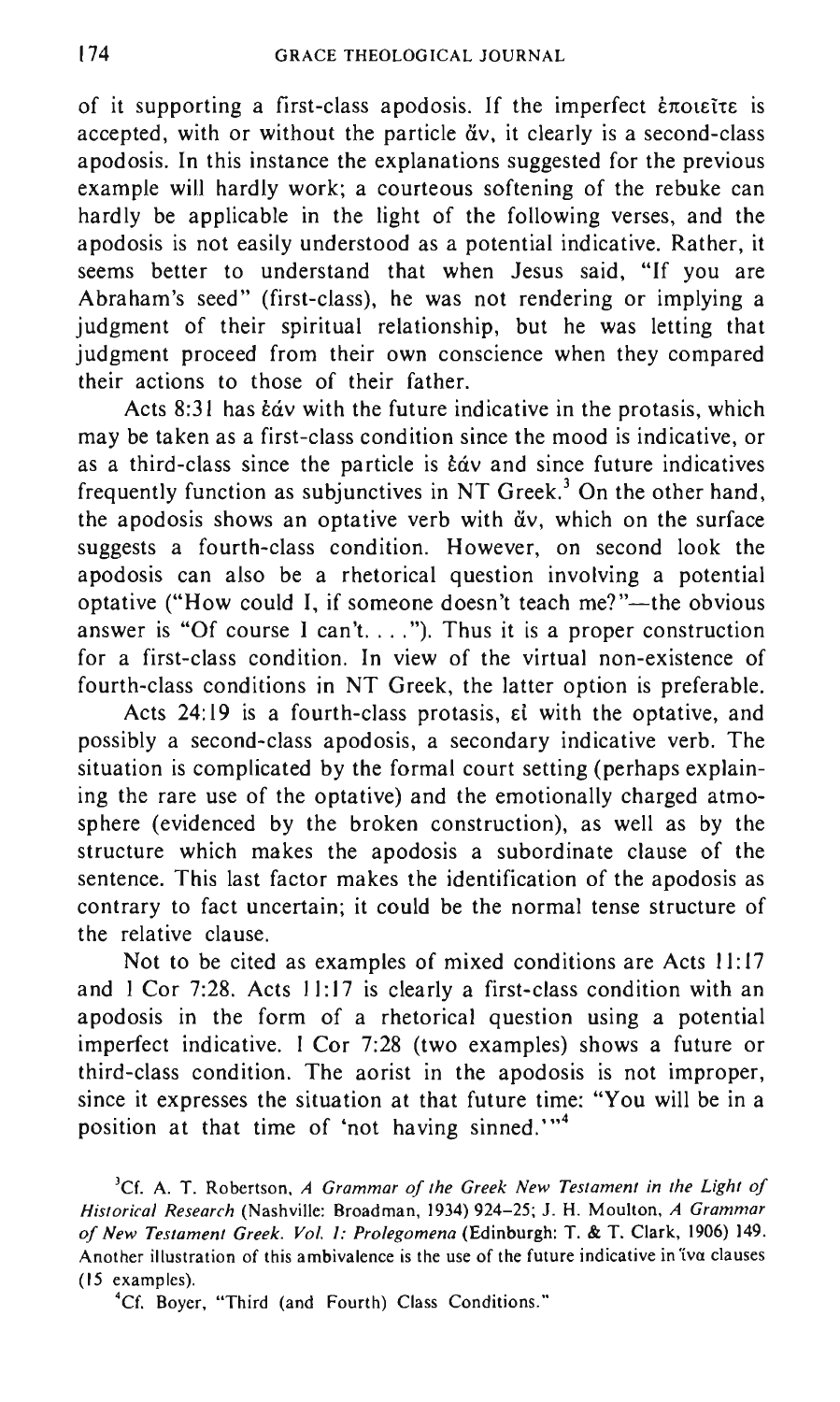Also not to be considered as mixed conditions are those instances of two protases with one apodosis. Whether they are of the same (e.g., 1 Cor 9:11) or of different (e.g., John 13:17) classes, each part retains its own force.

## IRREGULARITIES IN THE CONDITIONAL PARTICLES

The almost universal pattern shows  $\varepsilon$  with an indicative verb and  $\frac{2}{3}$  with a subjunctive verb, but there are rare exceptions. UBS<sup>(3)</sup> shows four examples of  $\epsilon\tilde{\epsilon}$  with the subjunctive<sup>5</sup> and four examples of  $\epsilon \dot{\alpha}$  with the indicative.<sup>6</sup> Several factors may contribute to this situation or help to understand it.

(1) Historical evidence shows a changing idiom in the use of these particles. "The difference between  $\varepsilon i$  and  $\varepsilon \dot{\alpha} v$  is considerably lessened in the  $kovn$ , though it must be remembered that  $\frac{kov}{2}$  was never confined to the subj. nor  $\varepsilon i$  to the ind. and opt."<sup>7</sup>

(2) In almost every instance there is evidence of textual variations. This is not surprising in the light of the changing patterns of usage during the period of manuscript production.

(3) Many places where this confusion occurs, including two where the UBS text shows  $\frac{2}{3}$  with the indicative, involve the future tense. Since the future indicative often functions as the equivalent of an aorist subjunctive (see n. 3) and at times is indistinguishable from it even in form, these examples should probably be classed as simple third-class conditions with  $\epsilon \dot{\alpha}$  and [the equivalent of] the subjunctive.

(4) In two of the examples of  $\epsilon i$  with the subjunctive the particle is not the simple  $\epsilon i$  (1 Cor 14:5  $\epsilon$ ktò $\zeta$   $\epsilon i$   $\mu$ n; 1 Thess 5:10  $\epsilon i$ t $\epsilon$ ...  $\epsilon i$ t $\epsilon$ ) and to have used  $\dot{\epsilon}$  ave might have been awkward; neither  $\dot{\epsilon}$   $\kappa \tau$   $\dot{\delta}$   $\epsilon$   $\dot{\epsilon}$   $\dot{\alpha}$  v nor *tavte* ever occurs elsewhere in the NT.

(5) The difference between the classes is determined, as Robertson has pointed out, "by the *mode*, not by  $\varepsilon i$  or  $\varepsilon \dot{\alpha} v$ ."<sup>8</sup>

 $51$  Cor 14:5, Phil 3:12, 1 Thess 5:10, Rev 11:5. In addition there are at least two other passages (Luke 11:18, I Cor 9:11) where textual variants show the subjunctive after  $\epsilon i$ . Luke 9:13 probably is not an example, since the subjunctive seems to reflect a deliberative question in the compressed structure. There are examples where the form could be either indicative or subjunctive; in these the use of al would presume the indicative identification.

6Luke 19:40, Acts 8:31, I Thess 3:8, I John 5:15. In addition there are another eight passages where textual variants show the indicative after Łáv (Matt 18:19, Mark 11:13, Luke 6:34, Rom 14:8, I Cor 4:15, Gal 1:8, Rev 2:5,22). In those instances where the form is ambiguous, the use of *k*áv would presume the subjunctive identification.

7Robertson, *Grammar,* 1009-10; cf. also N. Turner, *A Grammar of New Testament Greek. Vol.* 3: *Syntax* (Edinburgh: T. & T. Clark, 1963) 107, 113, 115-16. 8Ibid., 1007.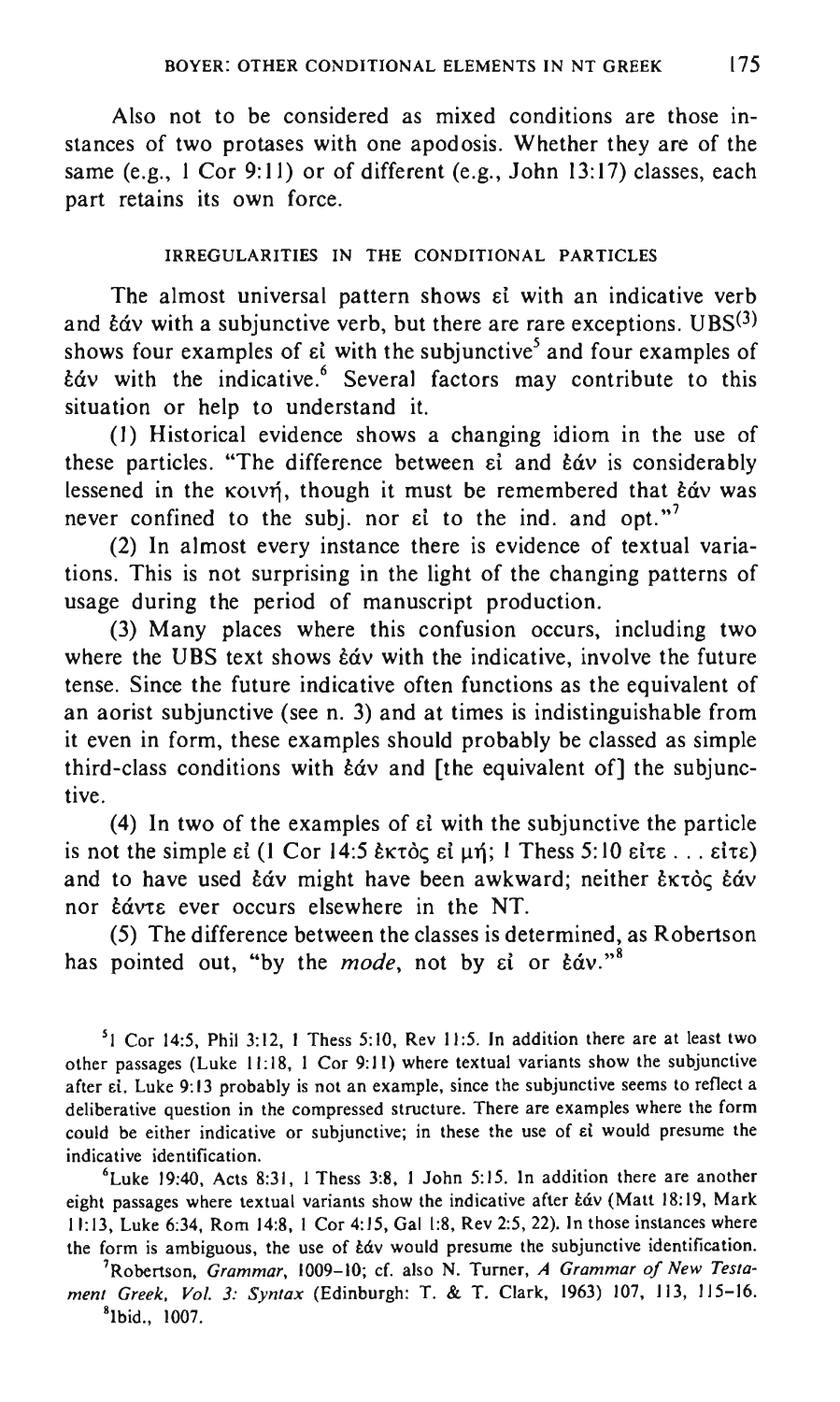#### ELLIPTICAL CONDITIONAL SENTENCES

### *Protasis Une xpressed*

Strictly speaking there are no "missing protases," since without a protasis a sentence simply is not a conditional sentence. Sentences in which a participle or an imperative or other structure functions semantically as a conditional element is discussed below under "Implied Protases." The special case of implied protases of fourth~class conditions is also discussed there.

## *Apodosis Unexpressed*

There is nothing irregular or unusual in those many instances where the connective verb ( $\varepsilon$ iµi,  $\gamma$ ivoµat) is not expressed. In conditional sentences this occurs about 33 times in the protasis and about 48 times in the apodosis, including about 12 examples where it is missing in both. Neither does this section of our study include the approximately 22 instances where the verb to be supplied is the same verb already occurring or implied in the context (e.g., 1 Cor 9:17, "For if I do this willingly I have a reward; if [I do it] unwillingly, I have been entrusted with a stewardship"). Such abbreviated expressions are common in all types of sentences.

However, there are about 12 instances in which the entire apodosis is omitted, or in which there is a protasis without an apodosis. Whether for deliberate dramatic effect or by an in-course change of sentence structure, the original construction is left uncompleted. Examples are: Luke 13:9, "and if it bears fruit ["that will be well; we've accomplished our purpose; let it grow"], but if not ..."; Luke 19:42, "If only you had known ... [things might have been different]"; Acts 23:9, "We find nothing evil in this man; but if a spirit has spoken to him, or an angel, [we had better not take any chances!]"; and Rom 2:17-21, "If you call yourself a Jew ... having the form of knowledge and truth in the law, you who teach another, don't you teach yourself?"

In others, the unexpressed apodosis can be supplied by the context. In John 6:61, 62 Jesus says, "Does this offend you? [Would you not be offended even more] if you should see ... ?" In Eph 4:29, Paul admonishes, "Let no evil word go forth out of your mouth; but if there is any good word [let it be spoken], in order that...." In 2 Thess 2:3 Paul warns, "Let no one deceive you in any way; because [that situation (namely, that the Day of the Lord be present) cannot be true] if the apostasy does not come first...."

Another type of ellipsis is found in a group of passages where the Hebrew idiom used an abbreviated form of the oath formula which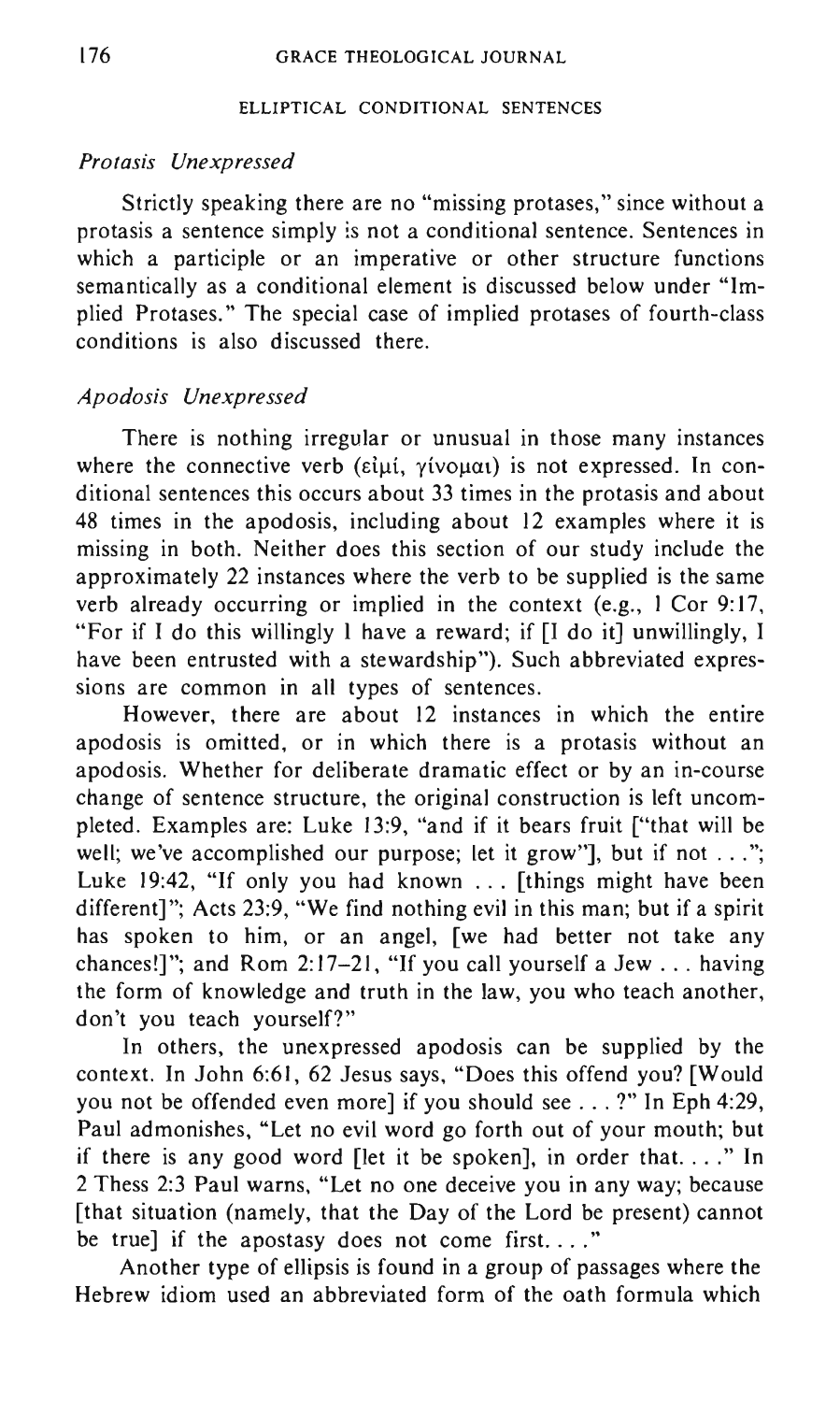only suggested the penalty involved. Thayer says, "Contrary to Greek usage, in imitation of the Hebrew אם, Et with the Indic. is so used in oaths and asseverations that by aposiopesis the formula of imprecation [constituting the apodosis] is suppressed."<sup>9</sup> The NT passages involved are Mark 8:12, Heb 3:11, 4:4, 5 and possibly Heb  $6:14.^{10}$  The unabbreviated form of the oath would be something like "may the Lord do ... [something terrible] ..., if ...," or "may I no longer be Jehovah, if. ... " Thus, the conditional clause becomes a strong, oathsupported assertion or denial.

In some instances the conditional clause fits into a subordinate clause of a sentence in such a way that the full apodosis cannot be expressed (except perhaps by a parenthesis), but is implied in another part of the sentence. Two examples of a protasis without an explicit apodosis show the  $\varepsilon i$   $\mu$ n clause functioning as a dissimilar element in a series, as a paraphrastic descriptive identification of an additional item in the series. Thus they are practically the equivalent of a relative clause. The conditional element is there, but it identifies some hypothetical example of the class. In 1 Tim 1: 10 Paul lists a long series of things for which the law is intended, and concludes the list, "and if there is anything else contrary to sound teaching [it is for them too]," or practically, "anything else which is contrary .... " Similarly in Rev 14: 11 those who have no rest day and night are identified as "those who worship the beast . . . and anyone who (literally, 'and if anyone') receives the mark...."

Two more examples express what seems to be an assumed situation. Perhaps a free paraphrase will help to bring out the sense of 2 Cor 5:2-3: "In the body we groan, looking forward to the heavenly dwelling with which we shall be clothed, if indeed, as I assume to be the case, when we put off this dwelling we shall be found not to be naked." Similarly in Eph 3:2, as Paul starts speaking of the mystery revealed to him, he assumes that his readers have already heard about it. In both these instances he uses the particle  $\gamma \epsilon$ with  $\epsilon i$ , expressing confidence that the assumed situation is true. Note that this certainty is conveyed by the particle  $\gamma \epsilon$  and by the context, not by his use of the first-class form of condition.

<sup>9</sup>J. H. Thayer, *A Greek Lexicon of the New Testament* (New York: American, 1899) 170.

<sup>10</sup>Three of these, Heb 3:11, 4:4, 5, are a direct quote from Ps 95:11 (Ps 94 LXX). Other OT examples of the abbreviated form are Gen 14:23, Num 14:30, 1 Sam 3:17, Jer 29:22.

Mark 8:12 is precisely the same idiom, but does not involve an OT quotation. Heb 6:14 involves a textual variant in both the NT quote and in the source passage in the LXX, Gen 22:17. If the reading adopted by the  $\text{UBS}^{(3)}$  text is used, it is simply another example of this idiom. If the alternate reading is followed, the  $\eta$   $\mu \eta \nu$  is a particle of confirmation or assertion common in Greek from earliest times.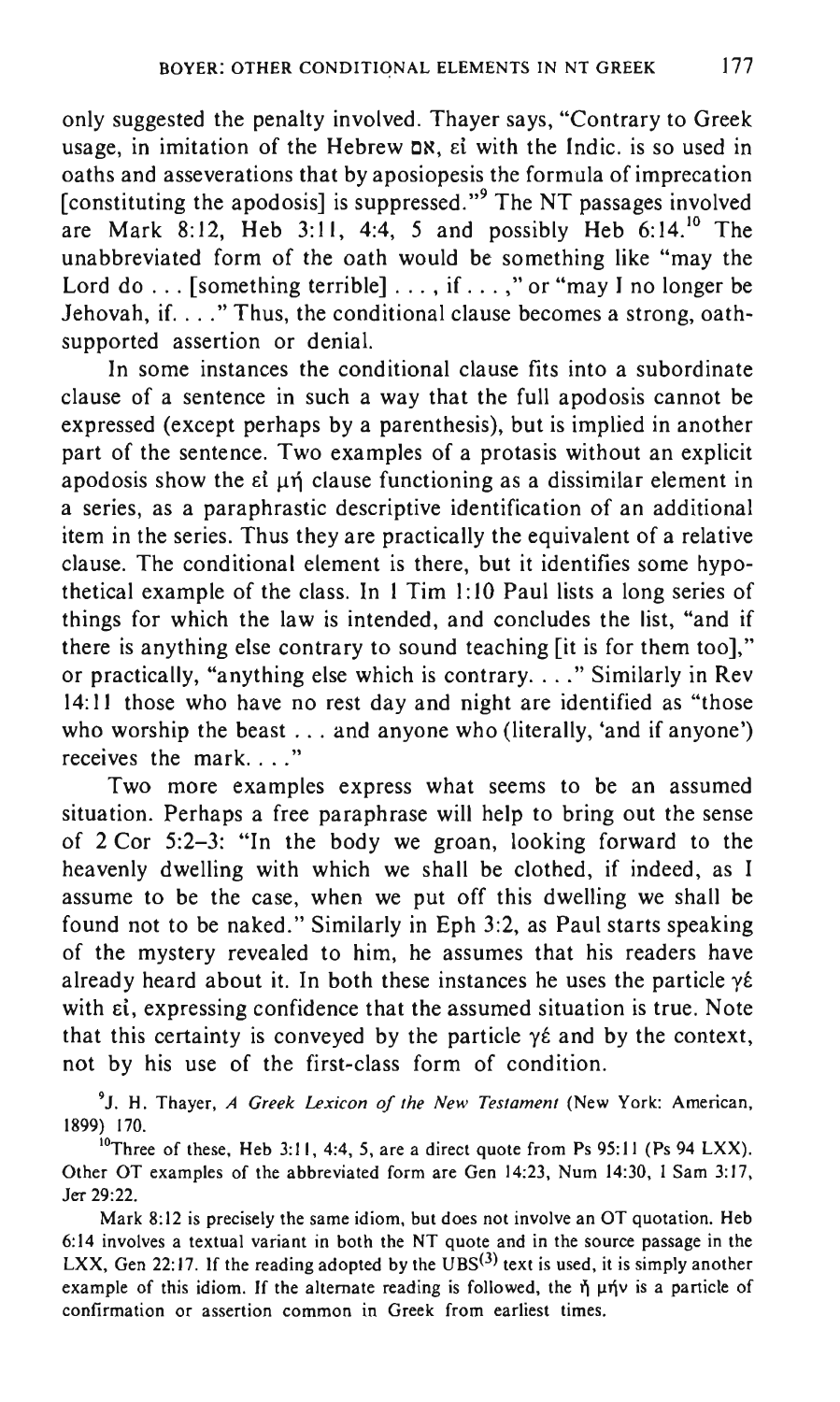$Ei \mu \eta = 'except'$ 

A special class of elliptical conditional clauses which occurs frequently and needs particular consideration involves the use of Ei  $\mu$ n in the sense of 'except.' It was common also in classical Greek and probably arose as an unconscious abbreviation of the conditional clause because its verb was the same as the main verb.<sup>11</sup> It belongs to the first class or simple conditions. Its stereotyped form, in which Ei  $\mu$ n becomes almost one word, accounts for the use of  $\mu$ n as the negative particle, thus preserving the classical pattern where all protases used  $\mu$ n as the negative, even though in Hellenistic Greek ov has become the negative for first-class conditions. The idiom expresses "... not a condition of fulfillment of which the apodosis is true or its action takes place, but a limitation of the principal statement."<sup>12</sup>

The idiom shows three characteristic features. First, there is an ellipsis of the verb in the protasis which is supplied from the principal clause. often the same verb. Second, there is a negative comparison between the two clauses. And third, the protasis always<sup>13</sup> follows the apodosis.

The idiom appears in three forms or patterns, differing in the way the negative comparison is expressed.

 $O\delta\delta\epsilon$ ic ...  $\epsilon$ i  $\mu$ n .... The most characteristic form of the idiom, about 31 instances,<sup>14</sup> uses the negative pronominal adjective  $\omega \delta \epsilon$ ic or  $\mu$ n $\delta$ είς (in the case appropriate to its function) in the apodosis, followed by a protasis introduced by  $\epsilon i$   $\mu \eta$ , and names the exception (also in its appropriate grammatical form) with no verb stated. An illustration is Matt 17:8, ...  $o\delta\delta\epsilon v\alpha$  είδον εί μή αύτον 'Inσοῦν  $\mu$ óvov, "they saw no one except Jesus himself alone"; or in unabbreviated form, "they saw no one if [they did] not [see] Jesus." Both  $o\delta\delta\acute{e}$  and 'Ingout are objects of the verb  $\epsilon\delta\delta o\prime$  (expressed in

<sup>11</sup>E. Burton, *Syntax of the Moods and Tenses in New Testament Greek* (Chicago: Chicago University, 1897) 111.

 $^{12}$  Ibid., 111.

<sup>13</sup>There are a couple of apparent exceptions, but fuller consideration shows that they are not the same semantically. Several are negative second-class conditions (Matt 24:22, Mark 13:20, John 9:33, 15:22, 24, 18:30, Rom 9:29) and thus not true examples of  $\epsilon i$   $\mu \eta$  = 'except' (see below). Several are cases of  $\epsilon i$   $\delta \epsilon$   $\mu \eta$ , where the negative contrast has already been mentioned in the preceding context; the apodosis is actually missing. One (1 Cor 7:17) may be an instance where  $\varepsilon i$   $\mu$ n functions as an adversative conjunction (see below). The only instance which might be a valid exception is Mark 8: 14, but even here the lack of bread had been mentioned in the preceding clause.

<sup>14</sup> Matt 5:13, 11:27 (first occurrence), 17:8,21:19,24:36, Mark 5:37, 6:5,9:9,29, 10:18,11:13,13:32, Luke 4:26,27,10:22 (bis), 18:19, John 3:13,14:6,17:12, Acts 11:19, Rom 13:8, 14:14, I Cor 1:14, 2:1 I (second occurrence), 8:4, 12:3, Phil 4:15, Rev 2:17, 14:3, 19:12.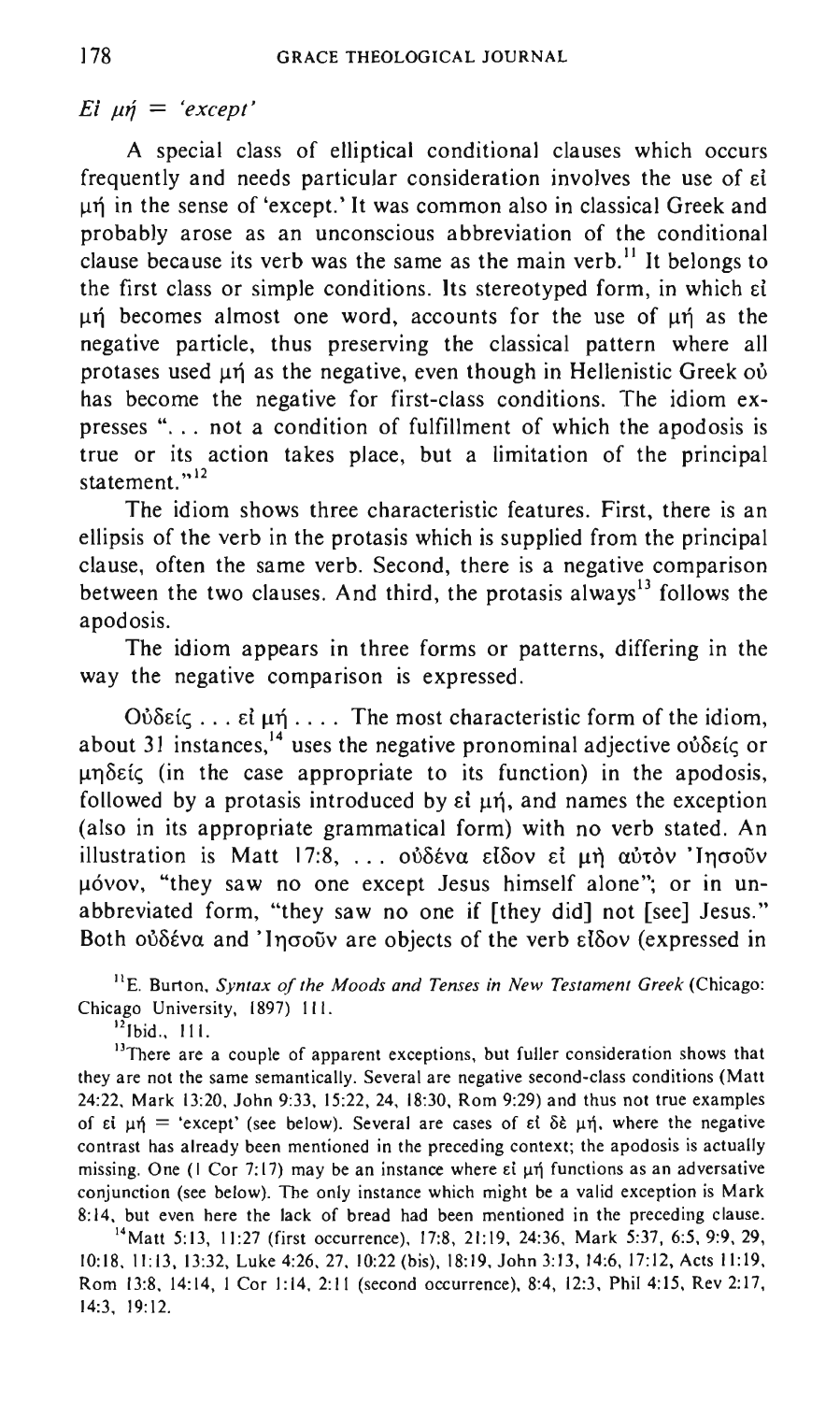the apodosis, omitted in the protasis) and are in the accusative case. The parallelism may be in sense rather than in form, as in Matt 5:13: "salt that has lost its saltiness ... είς ούδεν ισχύει έτι εί μη βληθεν  $\epsilon$ ζω καταπατεῖσθαι ... it is sufficient (fit for) nothing except [it is fit] to be trampled...." Eic  $o\delta\delta\epsilon v$  is parallel with the infinitive  $\kappa$ ata $\pi$ atei $\sigma$ θat. The dissimilarity in form sometimes makes it appear that there is no ellipsis of the verb. In Mark 6:5 (où k  $\delta$  bvato  $\delta$  k  $\epsilon$ ποιήσαι ούδεμίαν δύναμιν, εί μή όλίγοις άρρώστοις έπιθείς τάς  $\gamma \varepsilon \tilde{\mu}$  the  $\alpha \varepsilon$  the particle is not the verb of a clause introduced by et  $\mu$ n; rather it is a clausal parallel to  $\omega \delta \epsilon \mu i \alpha v$  δύναμιν. The sense is "he was not able there to perform a single miracle except [the miracles in which] he healed a few."

Oὐ (or  $o$ ὐδέ) ... εἰ μή ... This pattern closely resembles the first and is almost as frequent, about 30 instances.<sup>15</sup> The specific  $o$ ύδείς is represented by a simple negative particle;<sup>16</sup> the rest of the construction is the same. This pattern permits even more flexibility of expression. For example, in Mark 6:4 Jesus says, "a prophet is not without honor [anywhere] if [he is] not [without honor] in his own country."

Ti $\zeta$  ...  $\varepsilon i$   $\mu \eta$  ... A third variation of this pattern, about 10 examples,<sup>17</sup> uses interrogative tic to introduce the apodosis as a rhetorical question, the obvious answer to which is "no one." Thus the expression is fully equivalent to the others. For illustration, in Mark 2:7 the scribes ask, "Who is able to forgive sins except [literally, 'if not'] one, namely God?" Again dissimilarity in structural form of the items compared may seem to obscure the ellipsis of the verb. In  $2$  Cor 12:13 the parallel to  $\tau i$  in the apodosis is the  $\delta \tau i$  ... κατενάρκησα clause in the protasis: "In what respect were you treated worse than other churches, except [you were treated worse in respectl that (öti) I did not burden you?" So also Eph 4:9 in expanded form becomes, "What is the meaning of the expression 'he ascended' except [its meaning is] that he descended...?"

*Ei*  $\mu \eta$  = 'instead, only'

Included in the preceding category are a few examples which are not strictly exceptive. The  $\epsilon i$   $\mu \eta$  protasis does not name the only

<sup>15</sup> Matt 11:27 (second occurrence), 12:4, 24, 39, 13:57, 14:17, 15:24, 16:4, Mark 2:26,6:4,8,8:14, Luke 6:4, 8:51, 11:29, 17:18, John 6:22, 46, 10:10, 13:10, 19:15, Rom 13:1, I Cor 2:2, 10:13, 2 Cor 12:5, Gal 1:19, 6:14, Rev 9:4, 13:17, 21:27.

<sup>16</sup>Usually ou or its strengthened form ou\otiongletic the grammatical structure of 2:26, 6:4, 8, 8:14, Luke 6:4, 8:5<br>13:1, 1 Cor 2:2, 10:13, 2 Cor<br><sup>16</sup>Usually ob or its streng<br>the apodosis calls for a subj<br><sup>17</sup>Mark 2:7, Luke 5:21, Ro apodosis calls for a subjunctive verb, the negative may be  $\mu$ n or  $\mu$ n $\delta \dot{\epsilon}$ .

<sup>17</sup> Mark 2:7, Luke 5:21, Rom 11:15, 1 Cor 2:11 (first occurrence), 2 Cor 2:2, 12:13, Eph 4:9, Heb 3:18, I John 2:22, 5:5.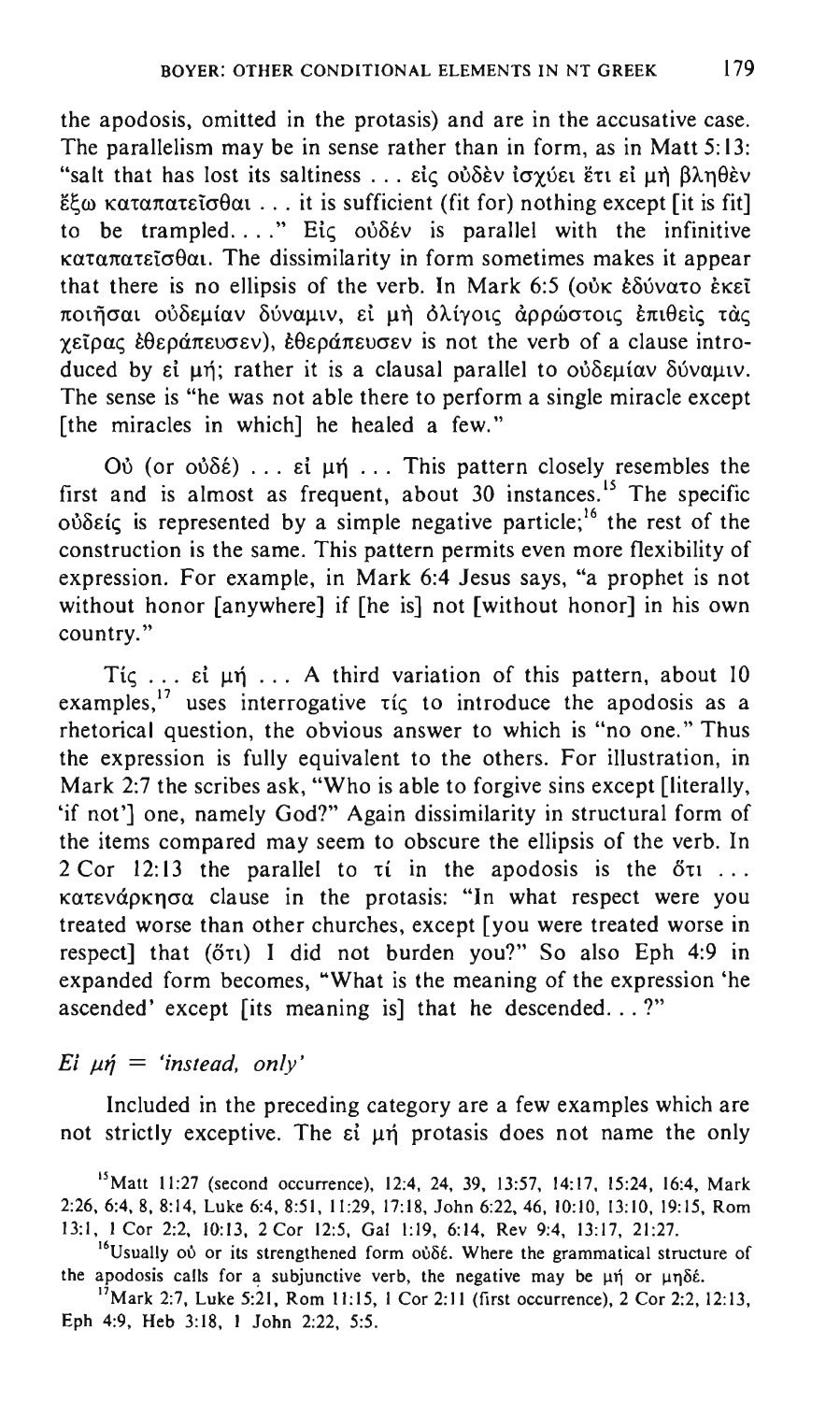exception to the negation of the apodosis, but rather it names the only alternative to the apodosis. For example, in Rev 9:4  $\varepsilon i$   $\mu \dot{\eta}$  to  $\dot{\theta}$ άνθρώπους does not name the exceptions among τὸν χόρτον κ.τ.λ. who were not hurt, but rather states another class who, in contrast, were to be hurt. Rev 21:27 tells who will not enter the holy city, then after ei µn it describes a different group who will enter. So also probably Matt 12:4, unless we make the unlikely assumption that the priests mentioned were those who were present in David's company. There is no difference in the idiom used, and the difference in sense is so obvious<sup>18</sup> that it is almost unnoticed.

## $Ei \mu \eta = adversative$  *conjunction 'but'*

It is readily admitted that  $\epsilon i \mu \eta$  may often be translated 'but' or 'but only' in English, particularly in those instances belonging to the last-mentioned category.<sup>19</sup> However, there is another group of examples in which there seems to be no ellipsis of the verb and  $\epsilon i \mu \eta$ introduces a clause with its own verb, where the sense seems to call for an adversative conjunction, 'but.' Grammarians have debated whether  $\varepsilon i$  µ $\eta$  is ever the equivalent of  $\partial \lambda \lambda \dot{\alpha}$ ;<sup>20</sup> their claim is evaluated in the following examples.

Rom 14:14: olδα ... ότι ούδεν κοινόν δι' εαυτού εί μή τώ λογιζομένω τι κοινόν είναι, εκείνω κοινόν. "I know ... that nothing is unclean by itself; but to the one who considers anything to be unclean, to that one it is unclean." This manner of punctuating the verse makes good sense using the  $\epsilon i$   $\mu$  as an adversative conjunction introducing another clause, but it ignores the obvious similarity to the simple exceptive formulas ( $\omega\delta\acute{\epsilon}v$ ...  $\epsilon\acute{\iota}$  µή) which is common elsewhere. If we follow the lead of the idiom, the sense becomes, "I know that nothing is unclean except to the one who thinks it is. To him it is unclean." The sense is good, and any tautology involved in the last clause is not uncommon.

I Cor 7:17: Εἰ μὴ ἑκάστω ὡς ἐμέρισεν ὁ κύριος, ἕκαστον ὡς κέκληκεν ό θεός, οὕτως περιπατείτω. "But let each one walk in such manner as the Lord has apportioned to each, as God has called

 $<sup>18</sup>Gal 1:19$  is a passage where the difference is of considerable importance, but the</sup> issue must be settled on other considerations than the meaning of  $\varepsilon\ell$  µή.

<sup>19</sup> For example, the *NASB* in all but three of this last group, translates by 'but.' Even in the first group 'but' is sometimes used, e.g., Matt 24:36.

20Cf. G. B. Winer, *A Treatise on the Grammar of New Testament Greek*  (Edinburgh: T. & T. Clark, 1870) 566; A. T. Robertson, *Grammar,* 1187; J. H. Moulton, *Grammar,* 291. In the lexicon, W. F. Arndt and F. W. Gingrich, *A Greek-English Lexicon of the New Testament and Other Early Christian Literature* (Chicago: University Press, 1957) 219 (section VI:8b) this meaning is listed with one passage (Gal 1:7) cited as an example, but with a cross-reference to a contrary explanation of that passage.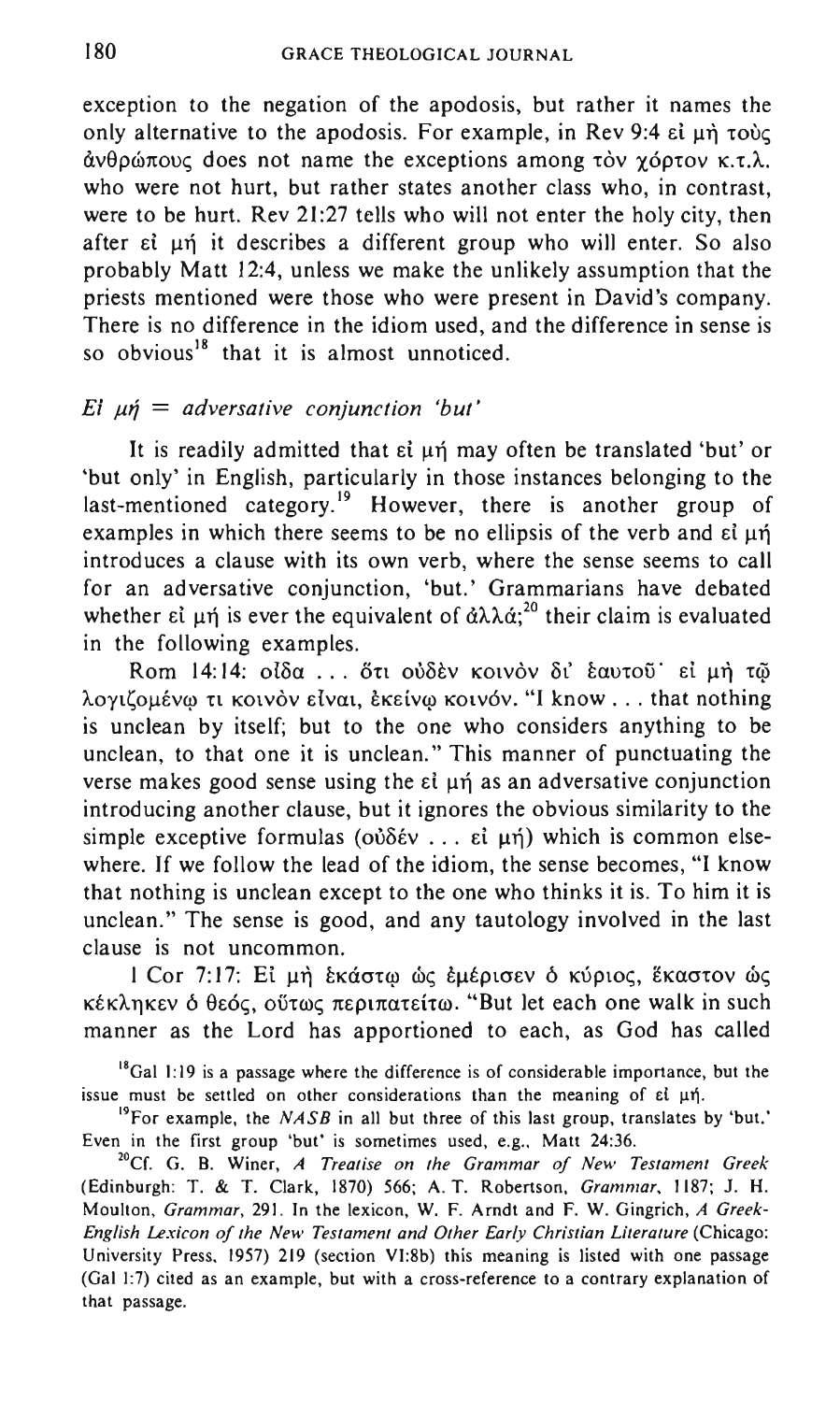each." The  $\varepsilon i$   $\mu \eta$  stands at the beginning of a sentence and at the beginning of a paragraph. The adversative conjunction makes tolerable sense, and there is no apodosis with a negative comparison. The meaning 'except' seems totally out of the question. Conceivably we might take it as a case of extreme ellipsis of a negative first-class condition: "If (this does not happen [cf. v  $\overline{16}$ ]) then let each walk...."

Gal 1:6-7: είς έτερον εύαγγέλιον, δ ούκ έστιν άλλο· εί μή τινές  $\epsilon$ iotv oi  $\tau$ αράσσοντες ύμᾶς ... "another gospel, which is not another; but there are some who are troubling you...." Again the meaning 'except' is difficult and the adversative 'but' makes good sense. However, it is again possible to see here another case of extreme ellipsis of a negative first-class condition: " $\ldots$  not another [and I] would not speak of it as such] if (it were not for the fact that) some are troubling you...."

If such explanations seem extreme, they must be weighed against the fact that the adversative 'but' is otherwise unsupported for  $\epsilon i$   $\mu \eta$ . Perhaps the stereotyped formula has evolved from 'except,' to 'but only,' then to 'but' as a full-fledged conjunction governing its own verb, but in the NT there are only these rare examples to support it.<sup>21</sup>

# $Ei \mu \eta$  = *negative second-class conditions*

Not all occurrences of  $\varepsilon i$   $\mu \eta$  are exceptive; they may also be simply 'if not,' negative second-class condition.<sup>22</sup> Of the 13 instances of  $\epsilon i$   $\mu \eta$  which could be negative second-class protases<sup>23</sup> only one, Rom 7:7 (first occurrence), shows the three characteristic features of the  $\epsilon i$   $\mu \eta$  = 'except' idiom, and the sense is agreeable: "I would not have known sin except **[I** had known it] through law." Even here the negative sense 'if not' is appropriate. All the other instances are not elliptical and are not involved in this study.

# $'E$ *àv*  $\mu \eta = 'except'$  (?)

The vast majority, if not all, of the occurrences of  $\dot{\epsilon}$  av  $\mu$ n are simply negative protases in third-class conditions and hence are not a part of this study. Mn is the normal negative, both from the historical pattern which used  $\mu$ n as the negative in all protases, and from the appropriateness of its contingent character to the subjunctive mood.

<sup>&</sup>lt;sup>21</sup> For a similar problem with  $\frac{\partial u}{\partial x}$  un see below.

 $22$ Negative first-class conditions in NT Greek use the negative particle ou except in the stereotyped formula  $\epsilon i \mu \eta$  under consideration. For negative third-class conditions, see below. There are not negative fourth-class protases.

<sup>&</sup>lt;sup>23</sup> Matt 24:22, Mark 13:20, John 9:33, 15:22, 24, 18:30, 19:11, Acts 26:32, Rom 7:7 (bis), 9:29.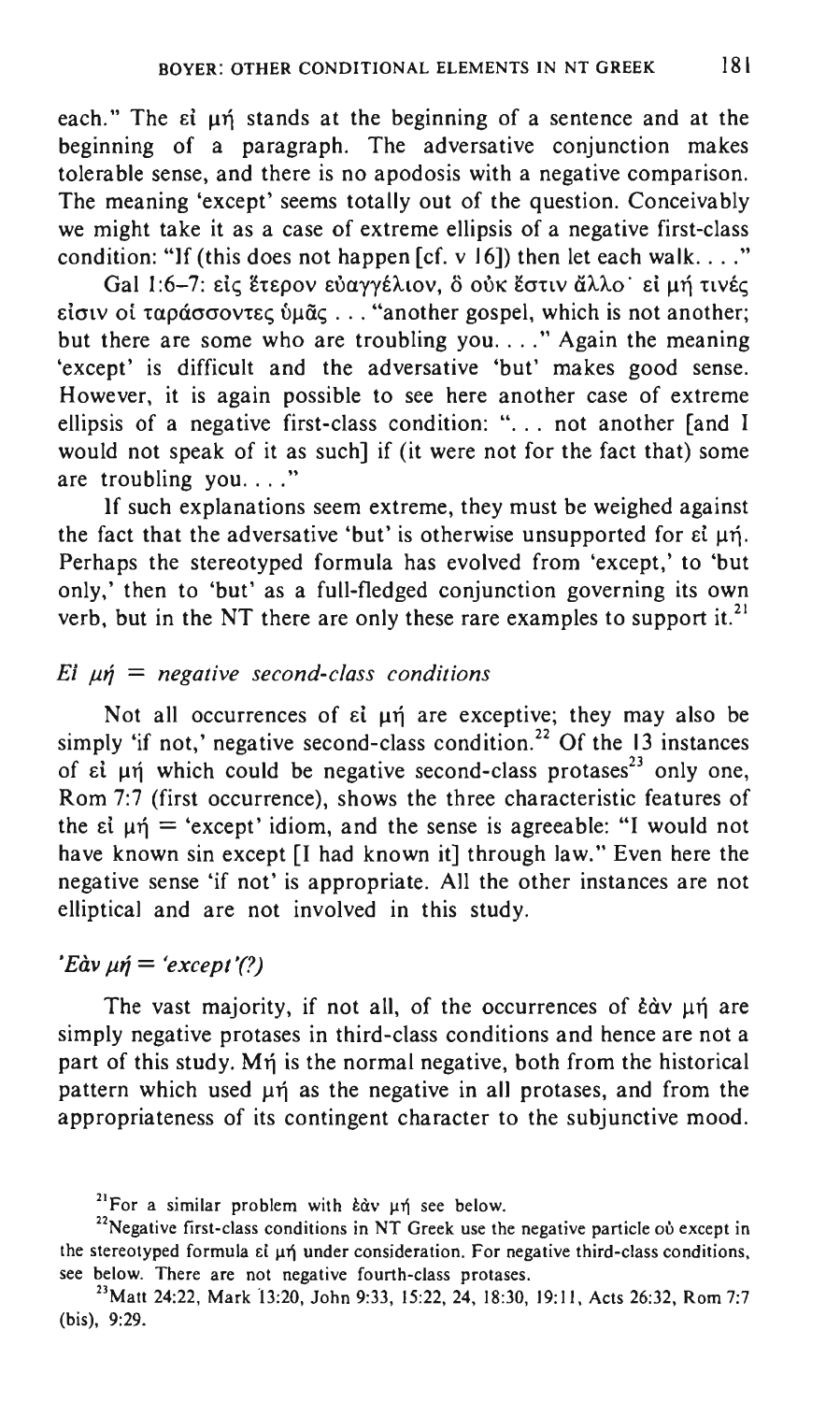The question here raised is whether  $\frac{\partial \alpha}{\partial y}$  and  $\frac{\partial \alpha}{\partial x}$  is ever used in a third-class version of the idiom  $\epsilon \tilde{l} \mu \tilde{\eta} =$  'except.' The question is not whether  $\frac{1}{2}$  and  $\frac{1}{2}$  can be translated 'except.' It can, and is frequently translated this way in English version, for in English 'except' can mean simply 'if not.' But, does *E* av un ever occur in the exceptive sense of  $\epsilon i$   $\mu$ n?

One of the characteristics of the exceptive idiom was seen to be the ellipsis of the verb in the protasis. This almost never happens with  $\frac{\partial^2 u}{\partial x^2}$  (One apparent exception is John 5:19 where  $\frac{\partial^2 u}{\partial x \partial y}$   $\frac{\partial^2 u}{\partial y \partial x}$   $\frac{\partial^2 u}{\partial y \partial y}$ looks much like "nothing except something ... ," but that would require a relative in place of, or in addition to,  $\tau$ . It should rather be read, "the Son cannot do anything himself if he does not see the Father doing something," with no ellipsis of the verb.

Mark 4:22 expresses either the intended purpose or the necessary outcome of hiding something. The form is in part like the  $\varepsilon i$   $\mu \eta$ construction, but the sense is not. Perhaps it is a case where  $\frac{\partial u}{\partial y}$   $\mu \eta$ , like  $\epsilon i$   $\mu$ n, can be considered an adversative conjunction (note the parallel  $\partial \lambda \lambda$  in the next clause) but that gives a different sense. It seems easier to consider it a simple negative second-class condition: "There is no such thing as a hidden thing if it is not destined to be revealed. "

Mark 10:30 is another strange example of  $\dot{\epsilon}$  av  $\mu$ n. It is the opposite of 'except,' and states that it is always true without exception: "There is no one who forsakes ... , if he does not also receive ..."

A theologically important passage involving  $\frac{\partial \alpha}{\partial x}$   $\mu \eta$  is Gal 2:16: ... ού δικαιούται άνθρωπος εξ έργων νόμου εάν μή διά πίστεως 'Iησοῦ Χριστοῦ. It follows the exceptive pattern completely, yet it clearly is not the exceptive sense: "the only one who is justified by works is the one who is justified by faith." Rather it is the alternative sense: "no one is justified by works, but [the only one justified at all is justified] only by faith."

# *Ei δε μή, εί δε μήγε*

The idiom  $\epsilon$   $\delta \epsilon$   $\mu$ n occurs 6 times<sup>24</sup> and the strengthened form  $\epsilon$ δε μήγε 8 times.<sup>25</sup> In each case it is a compressed negative conditional clause; the verb of the protasis is left unexpressed but may be supplied from the preceding context. It is used to express an opposite alternative to the one in the preceding clause: "If you don't do that ..." or "If that is not the case...." 'Otherwise' is a good English rendering.

<sup>25</sup> Matt 6:1, 9:17; Luke 5:36, 37; 10:6; 13:9, 14:32, 2 Cor 11:16. The editions vary between  $\mu$ n  $\gamma \varepsilon$  (e.g., UBS<sup>(3)</sup>) and  $\mu$ n $\gamma \varepsilon$  (e.g., UBS<sup>(2)</sup>).

<sup>24</sup>Mark 2:21, 22; John 14:2, II; Rev 2:5, 16.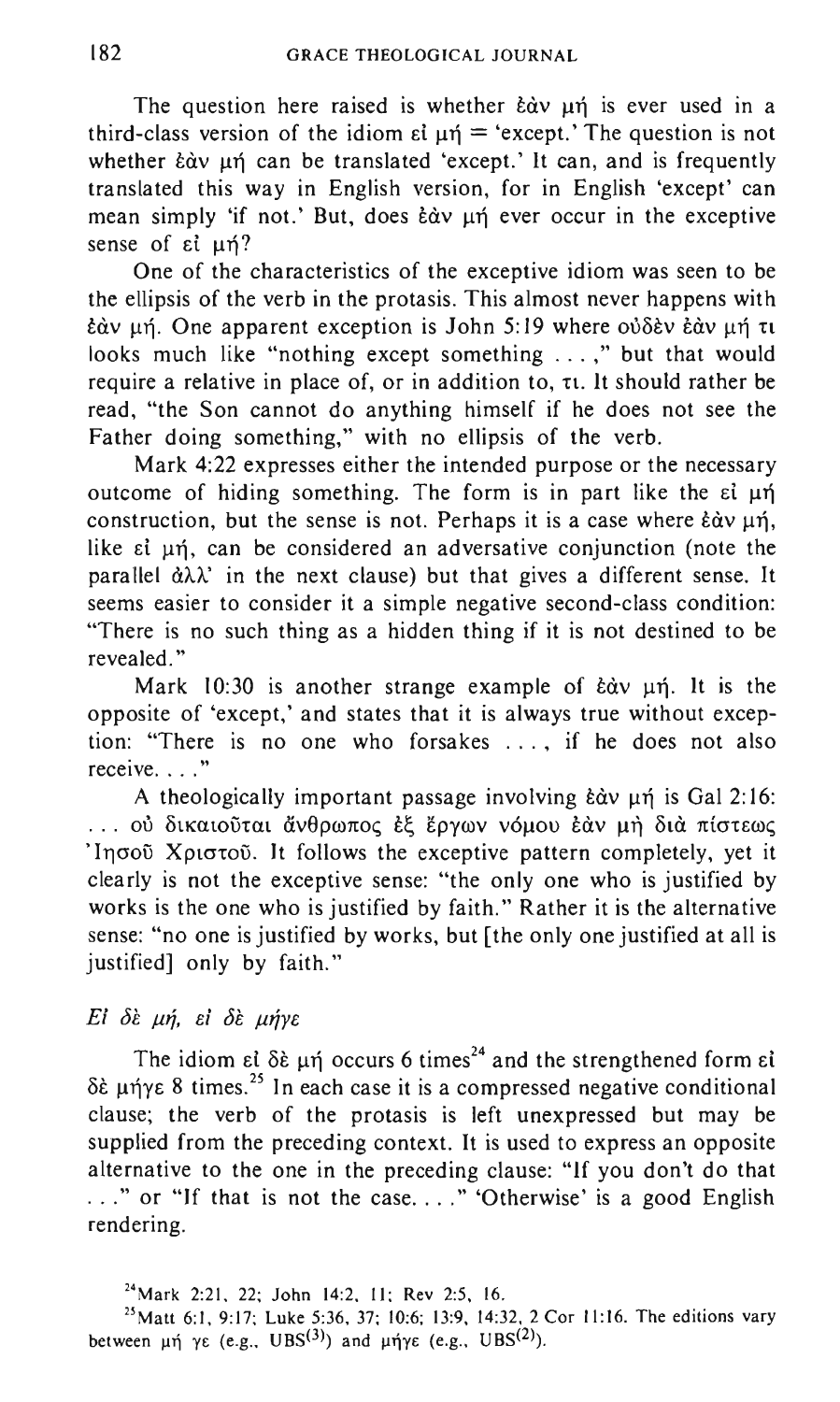It may seem strange, but the idiom is unchanged whether the preceding alternative is stated positively (8 times in the NT) or negatively (6 times). As an example of the positive, Rev 2:5 has "Remember ... and repent ...  $\epsilon \tilde{i} \delta \tilde{\epsilon}$   $\mu \tilde{\eta}$  ... but if [you do not do so] I will come.  $\ldots$ " An example of the negative alternative preceding is Matt 9:17: "They do not put new wine in old bottles ...,  $\varepsilon i \delta \varepsilon$  unyse ..., but if [they do not follow that course (of not putting)], the bottles are bursted," where we would have said, "But if they do...." The translation 'otherwise' will fit either situation.

## Ei unti

This occurs  $3$  times in the NT.<sup>26</sup> Its sense seems to be 'unless indeed' or 'unless perhaps.' Mnt by itself occurs 14 times and is a negative interrogative particle used with questions expecting a negative or doubtful answer. In Luke  $9:13$  the interrogative idea gives good sense to the *El* µnti construction and explains the use of a subjunctive verb. Taking it as a doubtfully stated deliberative question, the meaning is "We have no more than five loaves and two fishes, unless  $\lceil \varepsilon \iota \rceil$   $\mu$   $\eta \tau \iota$ ] -shall we go and buy. . .?" The interrogative idea is not so easily applied to the other two examples except in the sense that there is an affinity between "doubtful" and "questionable."

## "Εκτός εί μή

'Ektô $\zeta$  occurs once as a simple adverb, 4 times as an improper preposition governing the genitive case, and  $3 \times 2^7$  it is combined with  $\epsilon i$   $\mu$ n, apparently as a post-classical strengthening of the  $\epsilon i \mu n =$ 'except' idiom. Its root meaning fits this sense well; 'outside of,' or 'beside' suggests an alternative or an exception.

## INDEFINITE RELATIVE AND TEMPORAL CLAUSES

This term is applied to those clauses which are expressed in English by adding '-ever' to the relative word: 'whoever,' 'whatever,' 'whenever,' 'wherever.' The Greek idiom uses with the relative word the indefinite particle  $\check{a}v$  or  $\check{e}\check{a}v^{28}$  and the subjunctive mood of the verb. They are common in the Greek NT-about 320 examples.

 $26$ Luke 9:13; 1 Cor 7:5; 2 Cor 13:5. In 1 Cor 7:5 it is augmented by adding the particle av.

 $271$  Cor 14:5 with subjunctive verb following; 15:2 with indicative verb following; I Tim 5: 19 with verb to be supplied.

<sup>28</sup>The indefinite particle  $\ddot{\alpha}v$  is by far most frequent, about 238 times. 'E $\dot{\alpha}v$ , which is a combination of the conditional  $\varepsilon$  with  $\check{\alpha}$ , is used about 63 times. There are about 19 instances where the subjunctive verb is used in such clauses without either of these particles. In Hellenistic Greek *Eáv* and av, even nv, where sometimes interchanged, so that either form could function for either the conditional or the indefinite sense. See n.7 above.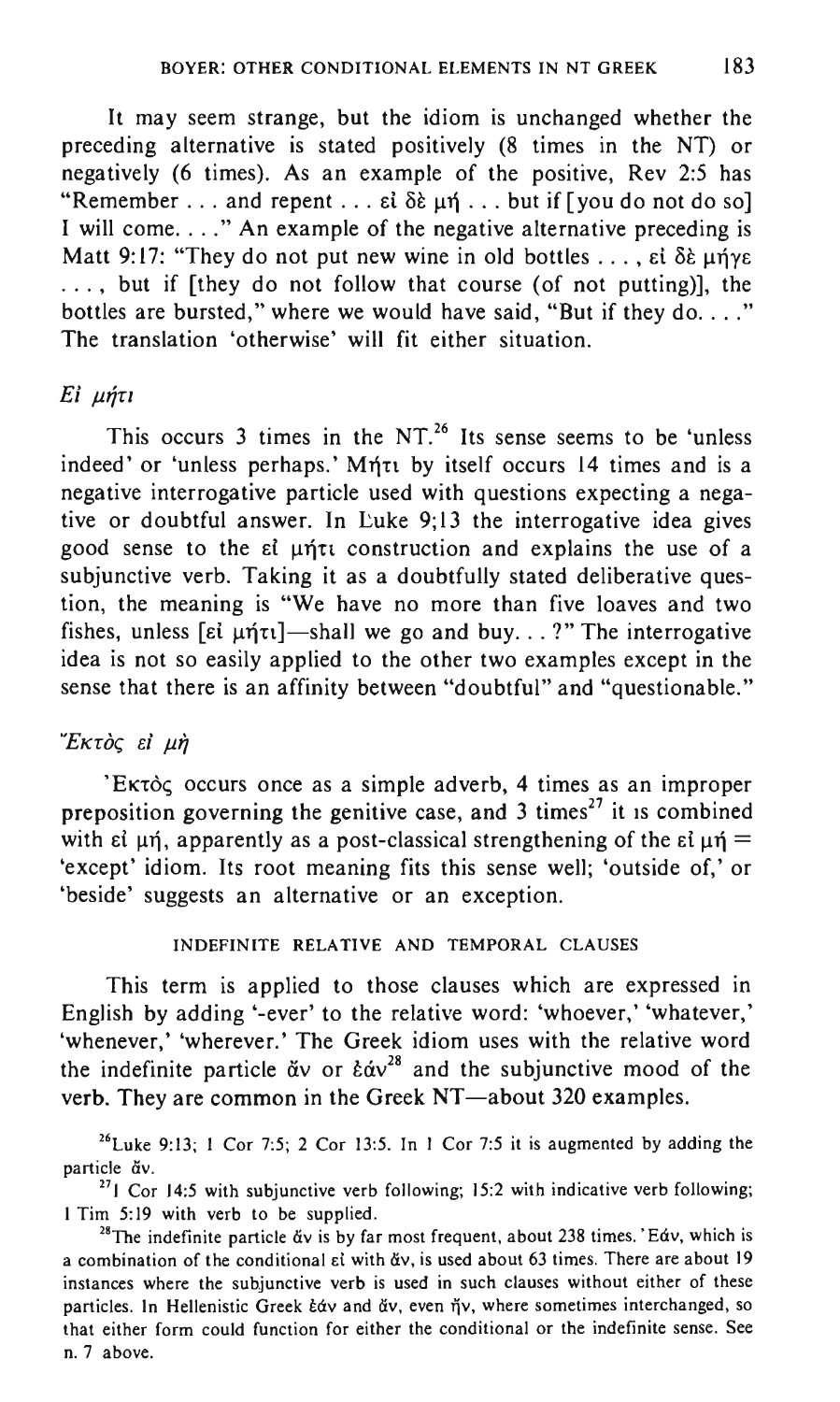The propriety of including these constructions under a discussion of "other conditional elements" is suggested in two ways. First, there is the fact that they use the same basic formula as third-class conditional protases ( $\epsilon \dot{\alpha} v$  or  $\dot{\alpha} v$  with the subjunctive) which suggests a relationship between indefiniteness and supposition or condition. Second, there is the almost unanimous judgment of grammarians<sup>29</sup> that such is the situation. There is not much difference in actual sense between  $\delta \zeta$   $\alpha v$ , 'whoever,' and  $\delta \alpha v$  tic, 'if anyone.' But this word of caution from A. T. Robertson is needed to avoid over-zealous application: "But after all, it is not a conditional sentence any more than the so-called causal, final consecutive relative clauses are really so. It is only by the context that one inferentially gets any of these ideas out of the relative." $30$ 

#### IMPLIED CONDITIONS

This category should not be confused with that discussed above under "elliptical conditions." By "elliptical" we refer to conditional sentences which have some part unexpressed but the conditional form of the sentence remains intact. By "implied conditions" we refer to sentences or elements which are not in form or fact conditional, but which are judged from context to imply a conditional sense.

These are hard to deal with specifically. One cannot go through and count, for example, all the conditional participles in the NT; one must first study every participle in the NT, then decide which are adverbial, that is, are modifying the verb of the sentence in some way, then decide in what way it is affecting the verb (conditional is only one of many possibilities, and the decision is purely an interpretive one). Only then can one study conditional participles. The same is true of the other types to be mentioned in this section. Our present purpose will be served by illustrating from examples.

<sup>29</sup> All the grammars examined which dealt with this construction agreed that it was conditional. Following Goodwin's complex system of classifying conditional sentences based on time and particularity, many classical grammarians develop in detail this same scheme in analyzing the "conditional relative clauses." Many NT grammarians who do not follow that system still identify these indefinite relative clauses as forms of the third-class future condition. See W. W. Goodwin, *Greek Grammar* (Boston: Ginn, 1930) 303-6; H. W. Smyth, *A Greek Grammar* (New York: American, 1916) 361; Robertson, *Grammar,* 961,956; F. Blass and A. Debrunner, *A Grammar of the New Testament and Other Early Christian Literature* (trans. and rev. by R. Funk; Chicago: University of Chicago, 1961) 191-2; Burton, *Moods and Tenses,* 119; W. LaSor says, "A relative clause may be used to indicate contingency by the use of one of the conditional participles *[sic* particles] in conjunction with the relative pronoun. Such a relative clause is actually a type of conditional clause" *(A Handbook of New Testament Greek* [Grand Rapids: Eerdmans. 1973]. 2. 200).

30Robertson, *Grammar, 961-2.*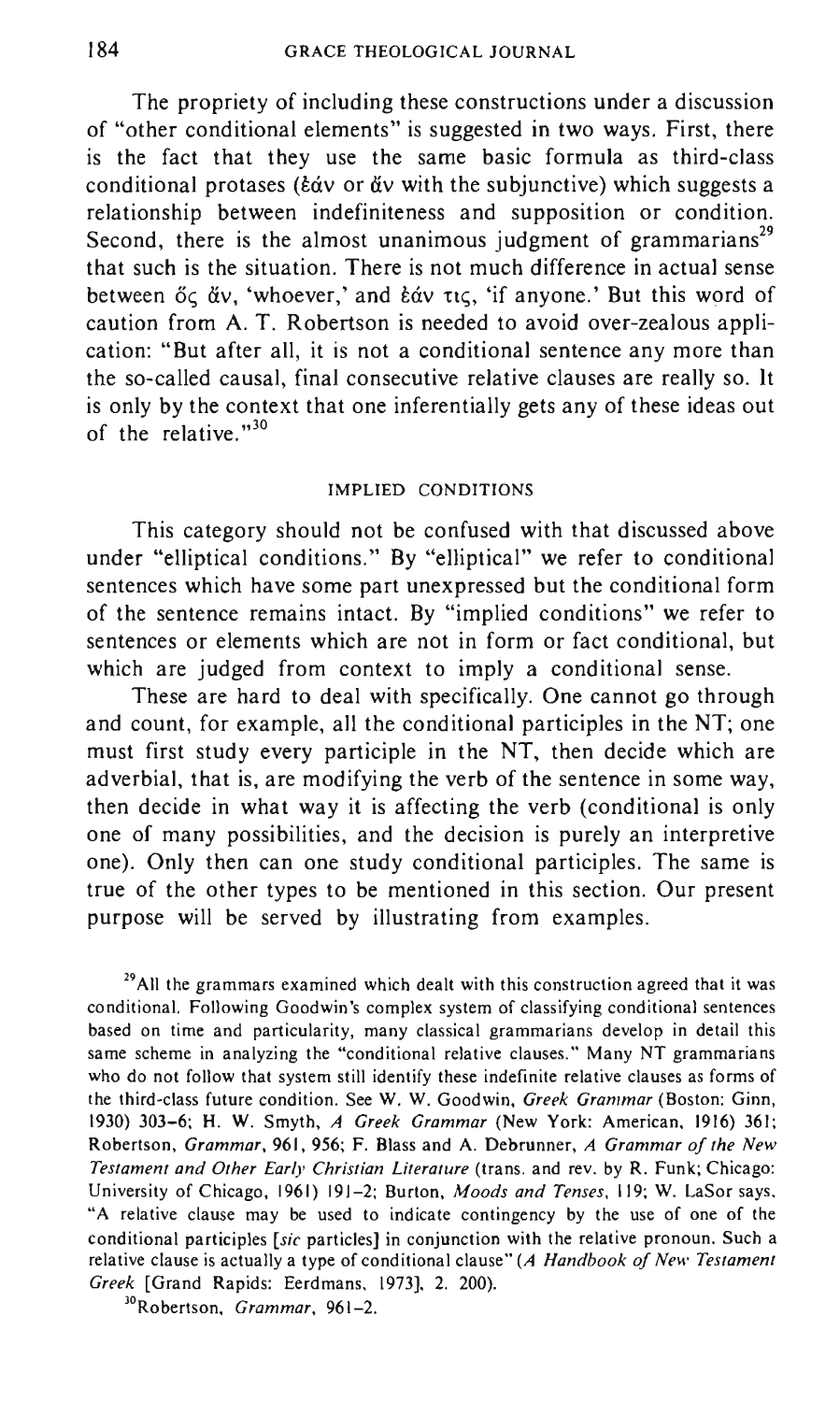### *Conditional Participles*

That participles do sometimes bear a conditional relationship to the governing verb is undoubted. In Matt 16:26 the conditional clause  $\dot{\epsilon}$   $\dot{\alpha}$   $\nu$   $\dot{\alpha}$   $\nu$   $\dot{\alpha}$   $\dot{\alpha}$   $\dot{\alpha}$   $\dot{\alpha}$   $\dot{\alpha}$   $\dot{\alpha}$   $\dot{\alpha}$   $\dot{\alpha}$   $\dot{\alpha}$   $\dot{\alpha}$   $\dot{\alpha}$   $\dot{\alpha}$   $\dot{\alpha}$   $\dot{\alpha}$   $\dot{\alpha}$   $\dot{\alpha}$   $\dot{\alpha}$   $\dot{\alpha}$   $\dot{\alpha}$   $\dot{\alpha}$   $\dot{\alpha}$   $\dot{\alpha}$   $\dot{\alpha}$   $\dot$ participial phrase κερδήσας τον κόσμον όλον. Heb 2:3 literally says, "How shall we escape, having neglected...." The participle due  $\lambda n$ - $\sigma$ avte $\varsigma$  could possibly mean "since we have neglected," but that does not fit the sense as well as "if we neglect." It is not necessary to multiply examples, but compare also Acts 15:29 ( $\delta$ ιατηροῦντες),  $I$  Cor 11:29 (διακρίνων), Gal 6:9 (εκλυόμενοι), 1 Tim 4:4 (λαμβανό-JlEVOV).

## *Conditional Imperatives*

This is more rare and less obvious, but a few cases seem clear. In John 2:19 Jesus said to the unbelieving Jews who were challenging him, Λύσατε τον ναον τοῦτον και εν τρισιν ήμέραις εγειρεῖς αὐτόν; "Destroy this temple and in three days I will raise it." He was not commanding or requesting that they kill him, or even that they tear down the building. Rather, he was challenging them: "You do that and 1'll do this!" or "If you  $\dots$ , I will  $\dots$ ." So in Eph 4:26 it is difficult to understand "Be angry and sin not" as a command or even a permission, expecially in light of the context (see v 31). It is much easier to take it as a condition, "If you are angry, do not sin." Perhaps also this may apply to passages like Matt 7:7, Mark 1:17, II :24, James 4:7, although the ordinary imperative sense makes good sense. Even less likely is its use in Matt 19:21, Luke 7:7, John 14:16.

## *Conditional Questions*

A couple of passages have been used to show that an independent interrogative sentence may function as the protasis of an implied condition. I Cor 7:21: "Were you called as a slave? Let it not be a concern to you" is understood to say, "If you were ... let it not...." James 5: 13: "Is there anyone sick among you? Let him pray" becomes "If anyone is sick .... " Such an expression is possible and permissible; whether it was actually so intended by the author is a matter of interpretive judgment or stylistic preference on the part of the reader, not a matter of grammar.

Other grammatical structures may also be treated in this manner. In Mark 4:9 for example, the relative clause "He who has ears to hear, let him hear" may be called an implied conditional clause, since it may be understood as equivalent to "If anyone has ears ... " particularly in the light of the parallel in  $v$  23. Here also may be placed the so-called "conditional participle" in Heb 6:6. Since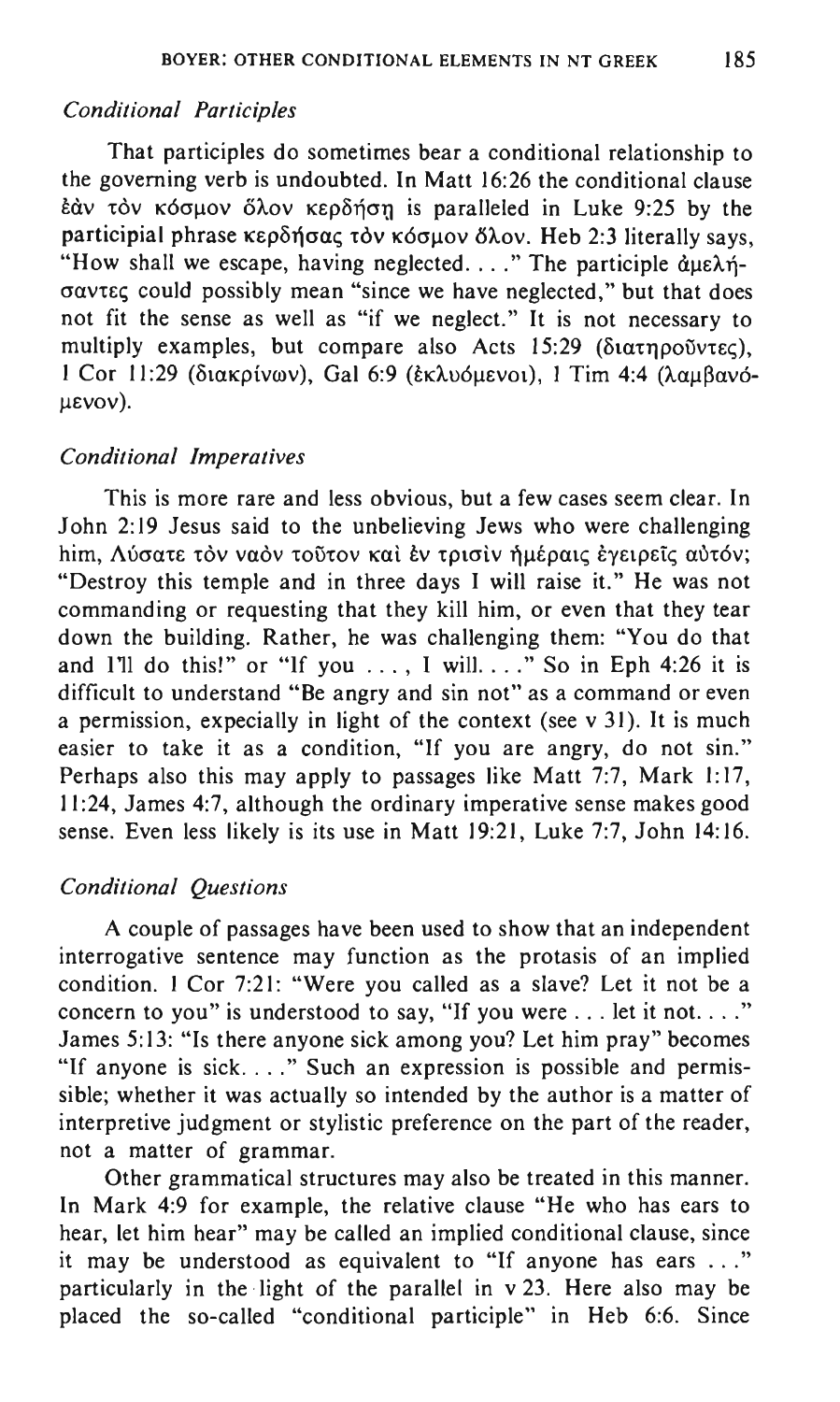$\pi\alpha\rho\alpha\pi\epsilon\sigma\zeta$  is one of a series of 5 participles governed by the article  $\tau o$  it is adjectival and not circumstantial. Therefore, it is not an example of what is usually called a conditional participle.<sup>31</sup> As adjectival all 5 are most readily translated by a relative clause which itself may be conditional in character if the context suggests it: "It is impossible to renew to repentance those who do these five things." The statement seems to be speaking of a hypothetical situation rather than an actual instance. The sharp contrast with the four preceding descriptions (which are all favorable) with the last (which is drastically unfavorable), serves to heighten the hypothetical nature of the whole.

## *Implied Protases of Fourth- Class Conditions*

A few of the optative verbs in the NT are called by some grammarians "potential optatives," and as such are sometimes described as apodoses of fourth-class conditional sentences with implied protases. Chamberlain lists 5 of these constructions: "These are the potential optative, practically the apodosis of an unexpressed protasis."<sup>32</sup> Such terminology comes from grammarians of classical Greek, such as Goodwin,<sup>33</sup> who says, "The optative with  $\tilde{a}v$  expresses a future action as dependent on circumstances or conditions," and

This optative is usually called *potential,* and corresponds generally to the English potential forms with *may, can, might, could, would,*  etc.... The limiting condition is generally too indefinite to be distinctly present to the mind, and can be expressed only by words like *perhaps, possibly,* or *probably,* or by such vague forms as "if *he pleased,* if *he should try,* if *he could,* if *there should be an opportunity,"*  etc.

**In** view of this admission that the implied condition is "generally too indefinite to be distinctly present to the mind" of the speaker, it seems better to recognize that the potential optative is a construction which stands alone without an implied protasis. All the NT examples are questions, either direct or indirect, except one.<sup>34</sup>**In** none of them is there a clearly implied protasis.

#### CONCESSIVE SENTENCES

A special category of conditional sentences is marked by an adverbial use of  $\kappa\alpha i$  in association with the conditional conjunction,

<sup>31</sup>J. A. Sproule, "παραπεσόντας in Hebrews 6:6," *GTJ* 2 (1981) 327-32.

32W. D. Chamberlain, *An Exegetical Grammar of the Greek New Testament*  (Grand Rapids: Baker, 1941) 85.

33Goodwin, *Grammar, 281.* 

34Acts 26:29. See Robertson, *Grammar,* 938, where he speaks of the construction as a "softened assertion."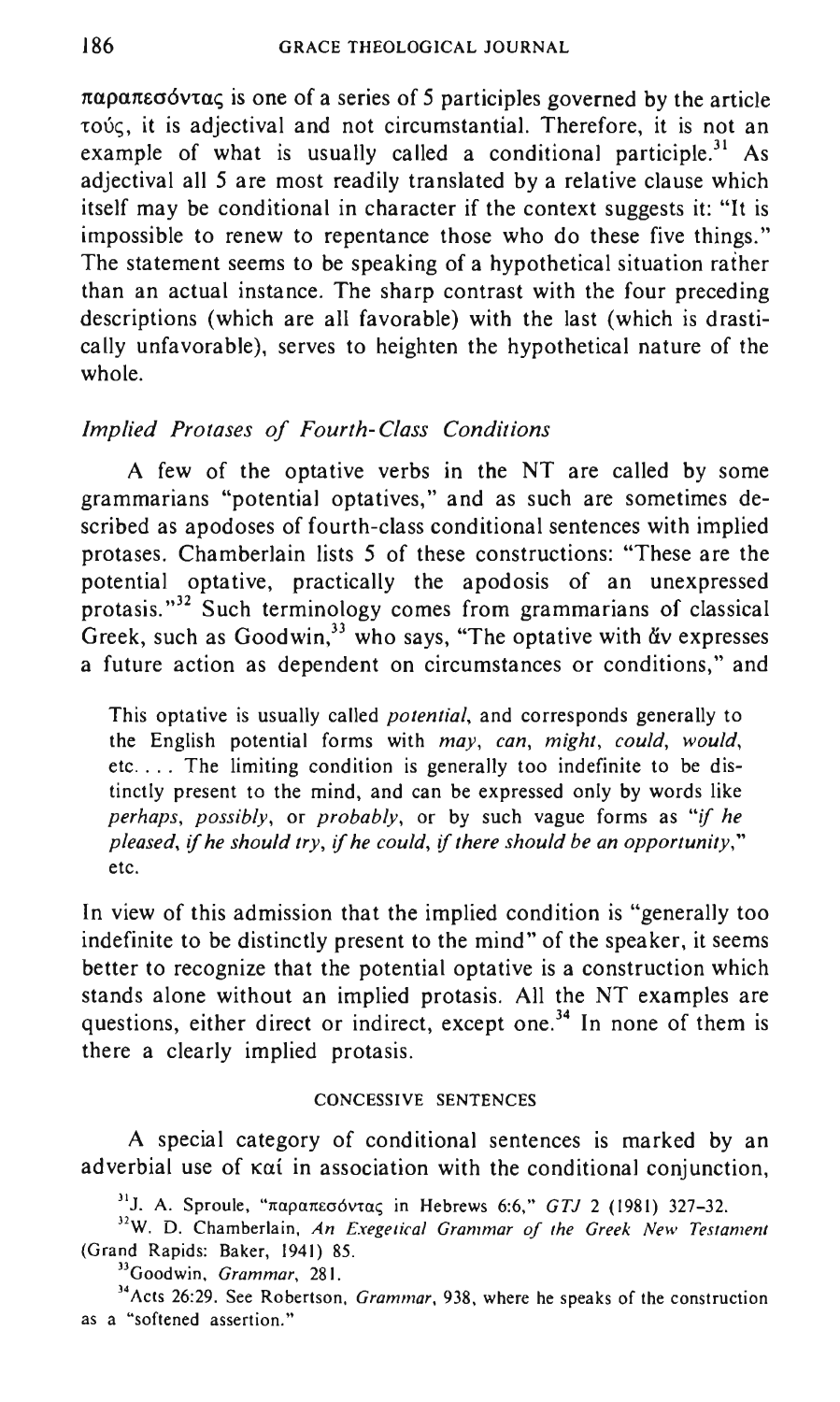$\epsilon$  or  $\epsilon$   $\alpha$ . These are called concessive. They are in no way distinguished in form from other conditional sentences and are best thought of as a variety of them rather than as a separate classification.<sup>35</sup> They have been included, though not called attention to, in the previous treatment of conditional sentences.

When the  $k\alpha i$  precedes the conditional conjunction ( $k\alpha i$  at or  $k\alpha i$ )  $\dot{\epsilon}$  av) the sense is climactic, 'even if.' "The supposition is considered improbable ... the truth of the principal sentence is stoutly affirmed in the face of this one exception. It is rhetorically an extreme case." $36$ The idea is "... improbable in itself, or especially unfavorable to the fulfillment of the apodosis."<sup>37</sup> An example is Gal 1:8, "But even if  $(x\alpha i \, \dot{\varepsilon} \dot{\alpha} v)$  we or an angel from heaven should preach a gospel other than what we preached, let him be anathema." $38$ 

When  $k\alpha i$  follows the conditional conjunction ( $\epsilon i \kappa \alpha i$  or  $\dot{\epsilon} \dot{\alpha} v \kappa \alpha i$ ) the sense is 'if also,' 'although,' 'even though.' "Here the protasis is treated as a matter of indifference ... sometimes a note of contempt is in  $\epsilon$  kai."<sup>39</sup> The protasis is "... conceived of as actually fulfilled or likely to be fulfilled,  $140$  "... fulfilled in spite of the fulfillment of the protasis."<sup>41</sup> An example is Col 2:5: "For although ( $\epsilon i$   $\kappa \alpha i$ ) I am absent in flesh, yet I am with you in spirit." This type is more common in the NT than the other.<sup>42</sup>

Conditional sentences may be concessive even without the Kai. For example, Matt  $26:33$  uses simply  $\varepsilon i$ , where the parallel passage in Mark 14:29 has  $\epsilon i$  kai. Also in Mark 14:31,  $\dot{\epsilon}$  av is used where the parallel Matt 26:35 has  $K\alpha V$  [=  $K\alpha i \hat{\alpha} V$ ]. Other passages where the sense seems to be concessive without  $x\alpha i$  are Rom 3:3, 9:27, 1 Cor 4:15, 9:2.

On the other hand,  $k\alpha i$  in conjunction with  $\epsilon i$  or  $\dot{\epsilon}\dot{\alpha}v$  most frequently<sup>43</sup> does not involve the concessive idea at all. It may simply be a connective conjunction, 'and if,' as in the series of conditional sentences in 1 Cor 13:1-3: 'Eàv ... καὶ ἐàv ... καί ἐàv ... κἃν

<sup>35</sup>Burton, *Moods and Tenses*, 112, attempts to make a strong differentiation between the two, but then admits that sometimes "to make distinction between them is difficult."

36Robertson, *Grammar, 1026.* 

37Burton, *Moods and Tenses, 113.* 

 $38$ The passages so identified in this study are (1) first-class with  $\kappa\alpha i$  el (2) occurrences): 1 Cor 8:5, 1 Pet 3:1; (2) third-class, with  $\kappa \alpha i \dot{\kappa} \dot{\alpha} v$  or  $\kappa \dot{\alpha} v$  (6 occurrences): Matt 26:35, Mark 16:18, John 8;14, 10:38, 11:25, Gal 1:8.

39Robertson, *Grammar, 1026.* 

4°Burton, *Moods and Tenses, 113.* 

 $41$ Ibid., 112.

<sup>42</sup>The passages so identified are (1) first-class with  $\epsilon i$  Kai (16 occurrences): Mark 14:29, Luke 11:8, 18:4, 1 Cor 7:21, 2 Cor 4:3,16,5:16,7:8 (three times), 12, 11:6, 12:11, Phil 2:17, Col 2:5, Heb 6:9; (2) third-class with  $\frac{2}{3}$  (3 occurrences): 1 Cor 7:11, 28, Gal 6:1.

 $4366$  times, as compared with 29 where  $\kappa \alpha i$  is concessive.